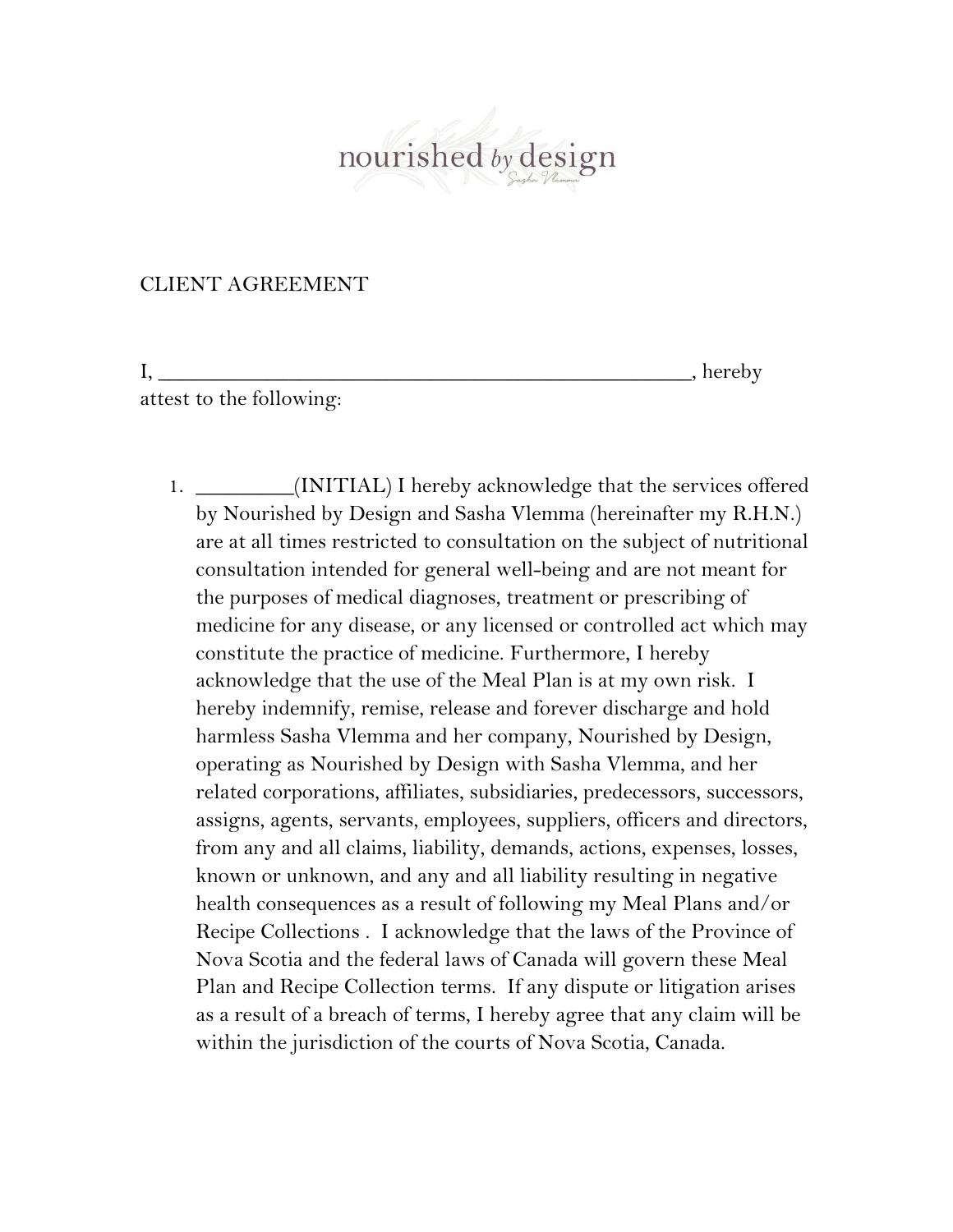- 2. \_\_\_\_\_\_\_\_\_(INITIAL) Copyright and Usage Reproduction of any and all Meal Plans and Recipe Collections provided by Nourished by Design, or any part thereof, including ALL recipes is strictly prohibited. When you purchase a Meal Plan or Recipe Collection, I am granting you a license to use the Meal Plan, Recipes and/or Recipe Collection for your personal use only. You may NOT reproduce or share the content of the Recipes, the Meal Plan or Recipe Collection in any format. You cannot claim the Recipes, Meal Plan, or Recipe Collection to be your own. Furthermore, you may not use the Recipes, the Meal Plan, or the Recipe Collection for any professional, commercial, or other business purpose. You are NOT permitted to share, scan, resell, redistribute, or copy the Recipes, the Meal Plan or Recipe Collection in any format and violation of this agreement will result in legal action. I further acknowledge and understand that my PDF meal plan or recipe collection document can only be downloaded once and only to one device.
- 3. \_\_\_\_\_\_\_\_\_(INITIAL) I understand that it my own responsibility to inform my R.H.N. about any and all medications I am currently taking (this is due to possible interactions/side effects).
- 4. \_\_\_\_\_\_\_\_\_(INITIAL) The services performed by an R.H.N. are restricted to consultation on the subject of holistic health intended to building wellness. An R.H.N. does not diagnose, treat, heal, cure, or prescribe remedies for the treatment of disease, or for any act in which a medical license is required.
- 5. \_\_\_\_\_\_\_\_\_\_(INITIAL) I understand that if my R.H.N recommends natural supplements as part of my wellness plan, there is a chance of possible interactions/side effects between these supplements and any medications I am currently taking. I understand that my R.H.N. will not be held responsible and that it is my responsibility to educate myself about the possible risks and speak to my doctor/pharmacist about any new medication/supplement I may take.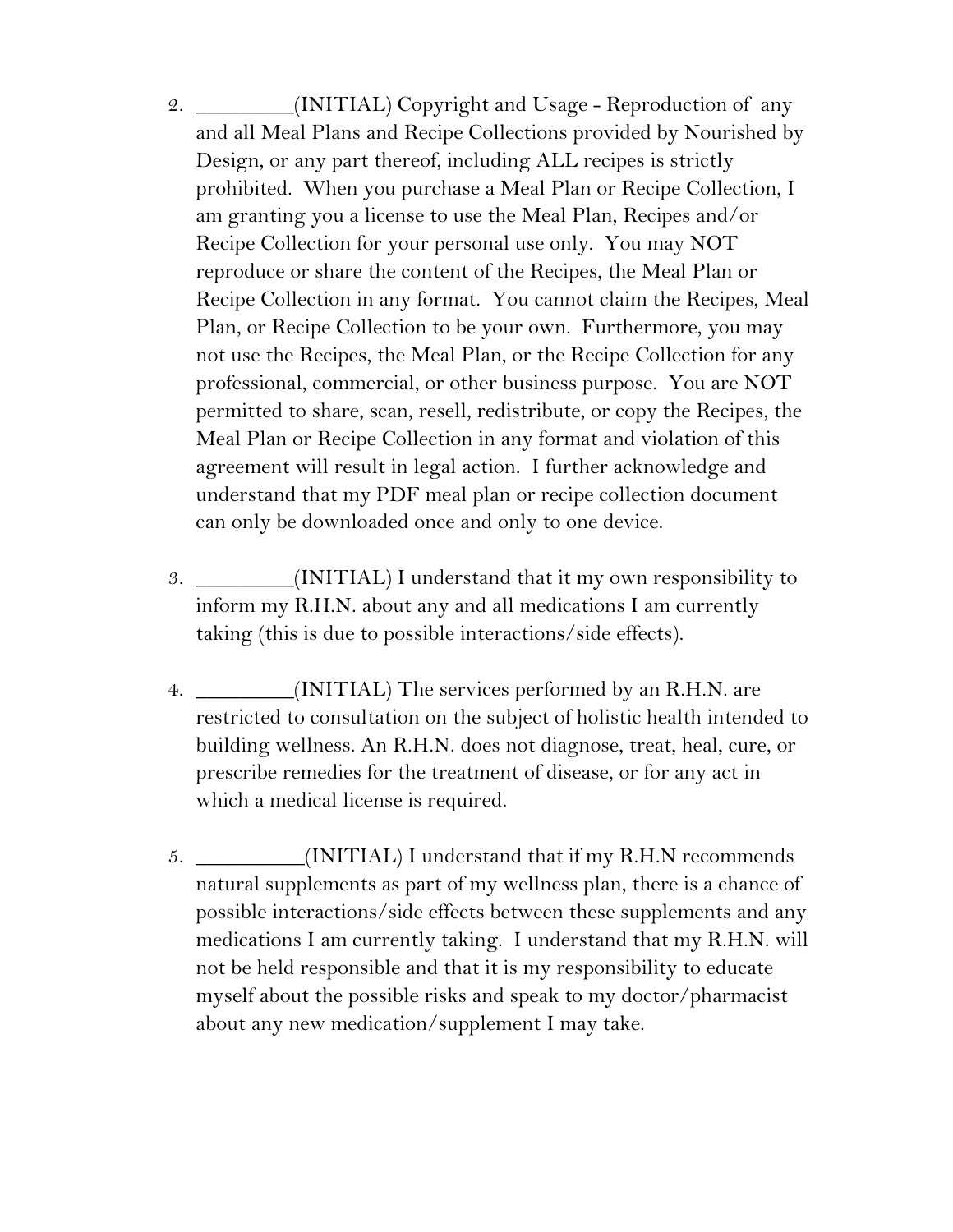- 6. \_\_\_\_\_\_\_\_\_(INITIAL) I understand that my R.H.N. can recommend diet improvements to facilitate physical and spiritual health. If, as a consequence, symptoms diminish, then so much the better.
- 7. \_\_\_\_\_\_\_\_\_(INITIAL) I understand that the information I provide will be kept confidential and will not be shared outside of this setting without prior written consent. My R.H.N. has provided me with a copy of her Privacy Policy.
- 8. \_\_\_\_\_\_\_\_\_(INITIAL) Dietary Restrictions While I make every effort to ensure the ingredients in my dietary specific Recipe Collection and Meal Plan meet their respective dietary restrictions, you are responsible to ensure that the ingredients you choose in preparing the recipes are suitable for your specific dietary restrictions. You are solely responsible for reading product labels and ensuring the ingredients you use meet your needs and restrictions.
- 9. \_\_\_\_\_\_\_\_\_(INITIAL) I understand that if I miss a scheduled appointment without providing a minimum of 24 hours notice, I may be charged a cancellation fee for the total owing for the scheduled appointment.
- 10.\_\_\_\_\_\_\_\_(INITIAL) I understand that payment is due at the time of my service. If my appointments are virtual or over the phone, I understand that payment is by way of e-transfer and payment is due on the day of my appointment and prior to my schedule appointment time.

This statement is being signed voluntarily. I confirm that I have read and agree to the above noted agreement.